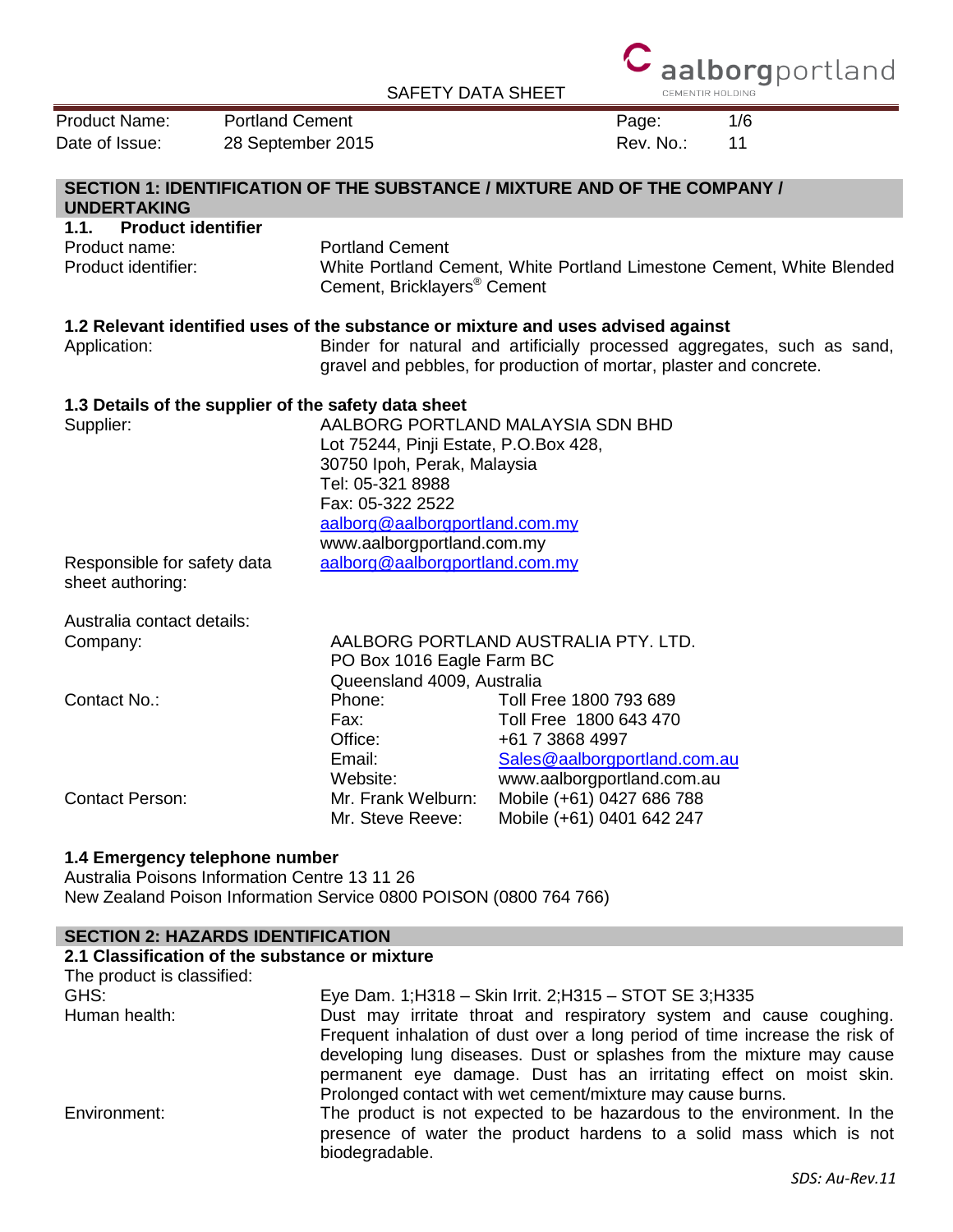

Product Name: Portland Cement Page: 2/6 Date of Issue: 28 September 2015 and the contract of Issue: 11

# **2.2 Label elements**



| <b>DANGER</b>                                                                                                                                                                                         |
|-------------------------------------------------------------------------------------------------------------------------------------------------------------------------------------------------------|
| Causes skin irritation.                                                                                                                                                                               |
| Causes serious eye damage.                                                                                                                                                                            |
| May cause respiratory irritation.                                                                                                                                                                     |
| Do not breathe dust.                                                                                                                                                                                  |
| Wear protective gloves, eye and face protection.                                                                                                                                                      |
| IF IN EYES: Rinse cautiously with water for several minutes. Remove<br>contact lenses, if present and easy to do. Continue rinsing.                                                                   |
| Get medical advice/attention.                                                                                                                                                                         |
| Dispose of contents/container in accordance with local regulations<br>Contains: Calcium oxide. When mixed with water it will form calcium<br>hydroxide which has a corrosive effect on skin and eyes. |
|                                                                                                                                                                                                       |

#### **2.3 Other hazards**

Other hazards Not relevant.

#### **SECTION 3: COMPOSITION / INFORMATION ON INGREDIENTS**

#### **3.1 Mixtures**

The product contains: cement

The following substances shall be indicated according to legislation:

| $\frac{9}{6}$ : | CAS-No.:   | EC No.:   | <b>REACH</b> | Chemical | Hazard                    | Notes: |
|-----------------|------------|-----------|--------------|----------|---------------------------|--------|
|                 |            |           | Reg. No.:    | name:    | classification:           |        |
| 60-100          | 65997-15-1 | 266-043-4 |              | Portland | <b>STOT SE 3:H335</b>     |        |
|                 |            |           |              | Cement   | <b>Skin Irrit. 2:H315</b> |        |
|                 |            |           |              |          | Eye Dam. 1;H318           |        |

#### **SECTION 4: FIRST AID MEASURES**

| 4.1 Description of first aid measures |                                                                                                                                                                                                                                         |
|---------------------------------------|-----------------------------------------------------------------------------------------------------------------------------------------------------------------------------------------------------------------------------------------|
| Inhalation:                           | Move injured person into fresh air and keep person calm under observation.<br>If uncomfortable: Seek hospital and bring these instructions.                                                                                             |
| Skin contact:                         | Remove contaminated clothing immediately and wash skin with soap and<br>water. In case of rashes, wounds or other skin disorders: Seek medical<br>attention and bring along these instructions.                                         |
| Eye contact:                          | Do not rub eye. Immediately flush with plenty of water for up to 15 minutes.<br>Remove any contact lenses and open eyelids widely. If irritation persists:<br>Continue flushing during transport to hospital. Bring these instructions. |
| Ingestion:                            | Immediately rinse mouth and drink plenty of water or milk. Keep person<br>under observation. Do not induce vomiting. If vomiting occurs, keep head<br>low. Transport immediately to hospital and bring along these instructions.        |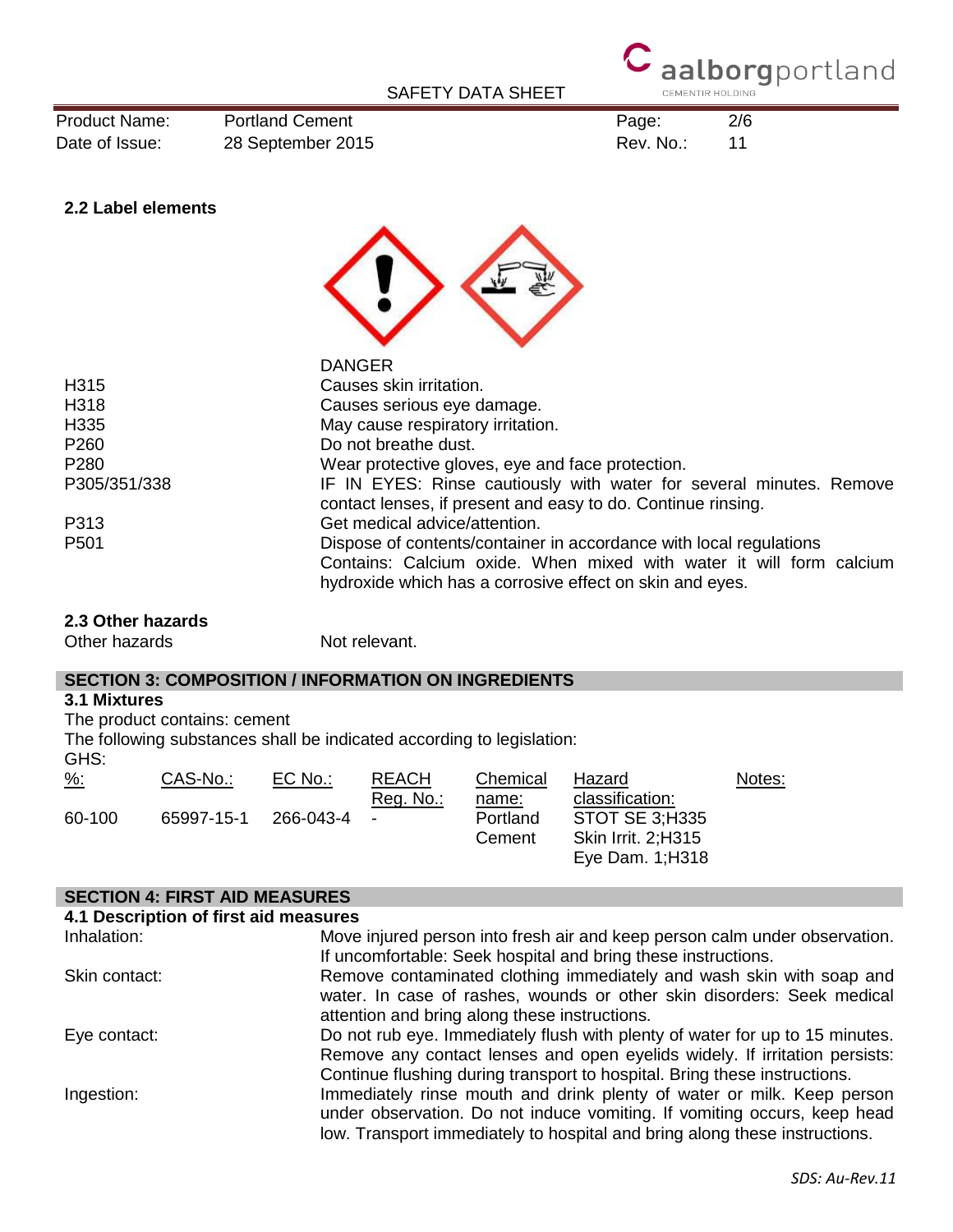

| <b>Product Name:</b>                                                                                        | <b>Portland Cement</b> |                                                                                                                                                                                                                                                                                                                                                 | Page:     | 3/6 |
|-------------------------------------------------------------------------------------------------------------|------------------------|-------------------------------------------------------------------------------------------------------------------------------------------------------------------------------------------------------------------------------------------------------------------------------------------------------------------------------------------------|-----------|-----|
| Date of Issue:<br>28 September 2015                                                                         |                        |                                                                                                                                                                                                                                                                                                                                                 | Rev. No.: | 11  |
|                                                                                                             |                        |                                                                                                                                                                                                                                                                                                                                                 |           |     |
| Symptoms/effects:                                                                                           |                        | 4.2 Most important symptoms and effects, both acute and delayed<br>See section 11 for more detailed information on health effects and<br>symptoms.                                                                                                                                                                                              |           |     |
| Medical attention/treatments:                                                                               |                        | 4.3 Indication of any immediate medical attention and special treatment needed<br>Not known.                                                                                                                                                                                                                                                    |           |     |
| <b>SECTION 5: FIREFIGHTING MEASURES</b>                                                                     |                        |                                                                                                                                                                                                                                                                                                                                                 |           |     |
| 5.1 Extinguishing media<br>Extinguishing media:                                                             |                        | Use fire-extinguishing media appropriate for surrounding materials.                                                                                                                                                                                                                                                                             |           |     |
| Specific hazards:                                                                                           |                        | 5.2 Special hazards arising from the substance or mixture<br>Water used for fire extinguishing, which has been in contact with the<br>product, may be corrosive.                                                                                                                                                                                |           |     |
| 5.3 Advice for firefighters<br>Protective equipment for fire<br>fighters:                                   |                        | Selection of respiratory protection for fire-fighting: follow the general fire<br>precautions indicated in the workplace.<br>In case of contact with water used for fire extinguishing, use chemical<br>resistant protective suit.                                                                                                              |           |     |
|                                                                                                             |                        | <b>SECTION 6: ACCIDENTAL RELEASE MEASURES</b>                                                                                                                                                                                                                                                                                                   |           |     |
| Personal precautions:                                                                                       |                        | 6.1 Personal precautions, protective equipment and emergency procedures<br>Avoid inhalation of dust. Avoid contact with eyes and prolonged skin<br>contact. Use work methods which minimize dust production.                                                                                                                                    |           |     |
| <b>6.2 Environmental precautions</b><br>Environmental precautions:                                          |                        | The product should not be dumped in nature but collected and delivered<br>according to agreement with the local authorities.                                                                                                                                                                                                                    |           |     |
| Methods for cleaning up:                                                                                    |                        | 6.3 Methods and material for containment and cleaning up<br>Remove spillage with vacuum cleaner. If not possible, collect spillage with<br>shovel, broom or the like.                                                                                                                                                                           |           |     |
| <b>SECTION 7: HANDLING AND STORAGE</b>                                                                      |                        |                                                                                                                                                                                                                                                                                                                                                 |           |     |
| 7.1 Precautions for safe handling<br>Safe handling advice:<br>Technical measures:<br>Technical precautions: |                        | Observe good chemical hygiene practices. Avoid spreading dust. Avoid<br>inhalation of dust. Avoid contact with eyes and prolonged skin contact.<br>Change contaminated clothing.<br>Use work methods which minimise dust production.<br>Mechanical ventilation may be required. Provide easy access to water<br>supply and eye wash facilities. |           |     |
| Technical measures for safe<br>storage:                                                                     |                        | 7.2. Conditions for safe storage, including any incompatibilities<br>No special precautions.                                                                                                                                                                                                                                                    |           |     |
| Storage conditions:                                                                                         |                        | Store in closed original container in a dry place. Seal opened containers<br>and use up as soon as possible. When stored in humid conditions, the                                                                                                                                                                                               |           |     |

chromate neutralisation will decrease.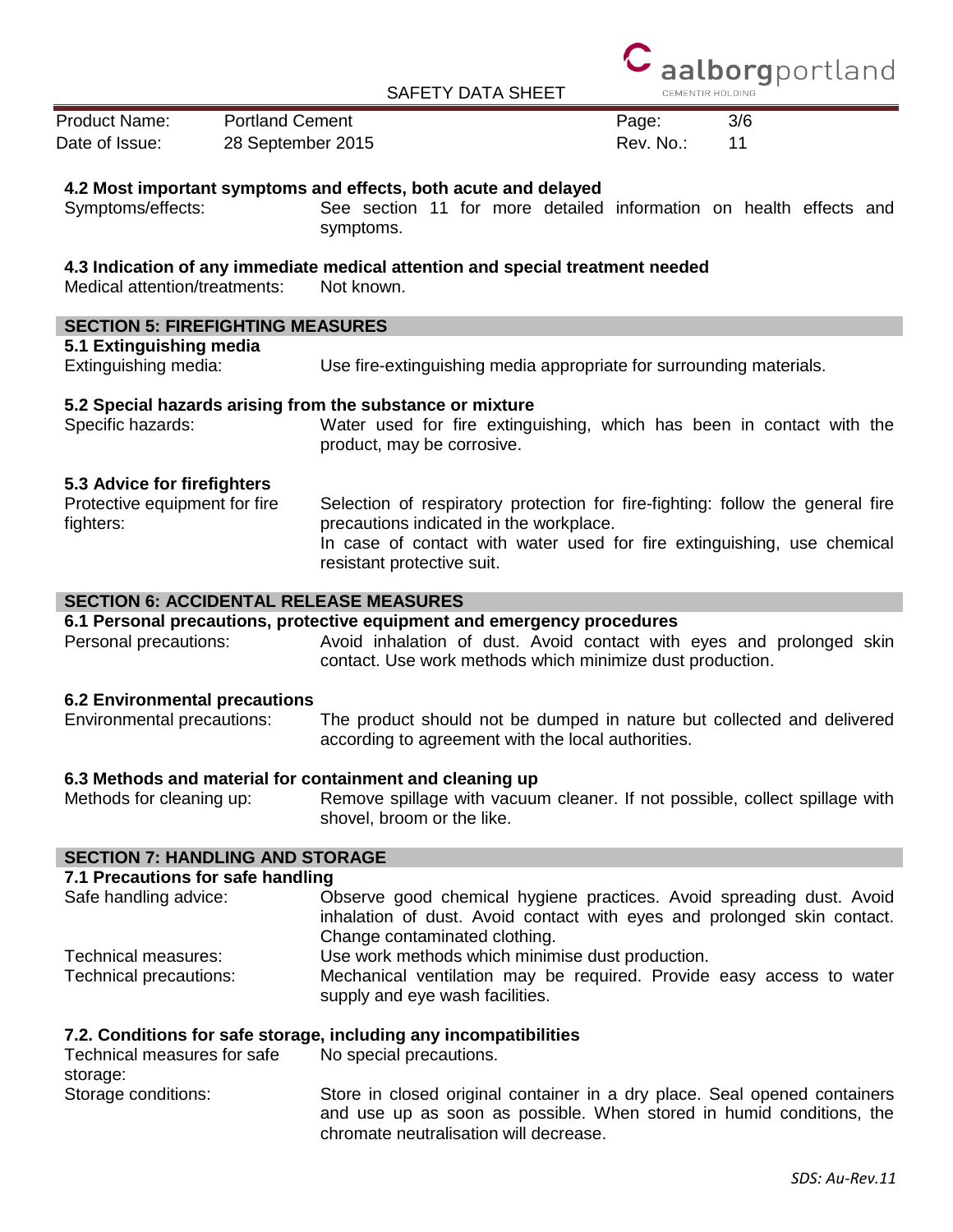

Product Name: Portland Cement Product Name: 4/6 Date of Issue: 28 September 2015 and the contract of Issue: 11

#### **7.3. Specific end use(s)**

Specific use(s): Not relevant.

# **SECTION 8: EXPOSURE CONTROLS/PERSONAL PROTECTION**

#### **8.1. Control parameters** Occupational exposure limits:

|          | Occupational exposure limits:                  |                     |       |                |                    |
|----------|------------------------------------------------|---------------------|-------|----------------|--------------------|
| CAS-No.: | Chemical name:                                 | Exposure limits:    | Type: | Notes:         | References:        |
|          | 65997-15-1 Portland cement,<br>respirable dust | 3 ma/m <sup>3</sup> | TWA   | $\sim$         | <b>USECHH 2000</b> |
|          | 65997-15-1 Portland cement,<br>inhalable dust  | 10 mg/m $3$         | TWA   | $\blacksquare$ | <b>USECHH 2000</b> |

#### **8.2. Exposure controls**

| Engineering measures:                      | Provide adequate ventilation. Observe occupational exposure limits and<br>minimise the risk of inhalation of dust.         |
|--------------------------------------------|----------------------------------------------------------------------------------------------------------------------------|
| Personal protection:                       | Personal protection equipment should be chosen in discussion with the<br>supplier of the personal protective equipment.    |
| Respiratory equipment:                     | During dust-raising work: Use respiratory equipment with particle filter.                                                  |
| Hand protection:                           | Wear protective gloves. Nitrile gloves are recommended. Other types of<br>gloves can be recommended by the glove supplier. |
| Eye protection:                            | Wear goggles/face shield.                                                                                                  |
| Skin protection:                           | Wear special protective clothing. Hood or helmet shall be used in<br>connection with splashing work.                       |
| Hygiene measures:                          | Remove contaminated clothing and wash the skin thoroughly with soap and<br>water after work.                               |
| <b>Environmental Exposure</b><br>Controls: | Not available.                                                                                                             |

### **SECTION 9: PHYSICAL AND CHEMICAL PROPERTIES**

| 9.1. Information on basic physical and chemical properties |                                  |
|------------------------------------------------------------|----------------------------------|
| Appearance:                                                | Cement white                     |
| Odour:                                                     | Odourless.                       |
| pH:                                                        | Ready-to-use mixture: approx. 13 |
| Boiling point:                                             | Not relevant.                    |
| Flash point:                                               | Not relevant.                    |
| Explosion limits:                                          | Not relevant.                    |
| Relative density:                                          | Not available.                   |
| Solubility:                                                | Miscible with water.             |
| 9.2. Other information                                     |                                  |
| Other data:                                                | Not relevant.                    |
| <b>SECTION 10: STABILITY AND REACTIVITY</b>                |                                  |
| 101 Reactivity                                             |                                  |
|                                                            |                                  |

| 10.1. Reactivity |  |
|------------------|--|
| Reactivity:      |  |

None known.

# **10.2. Chemical stability**

Stability: Stable under normal temperature conditions. The content of chromate reducing agent is gradually diminished.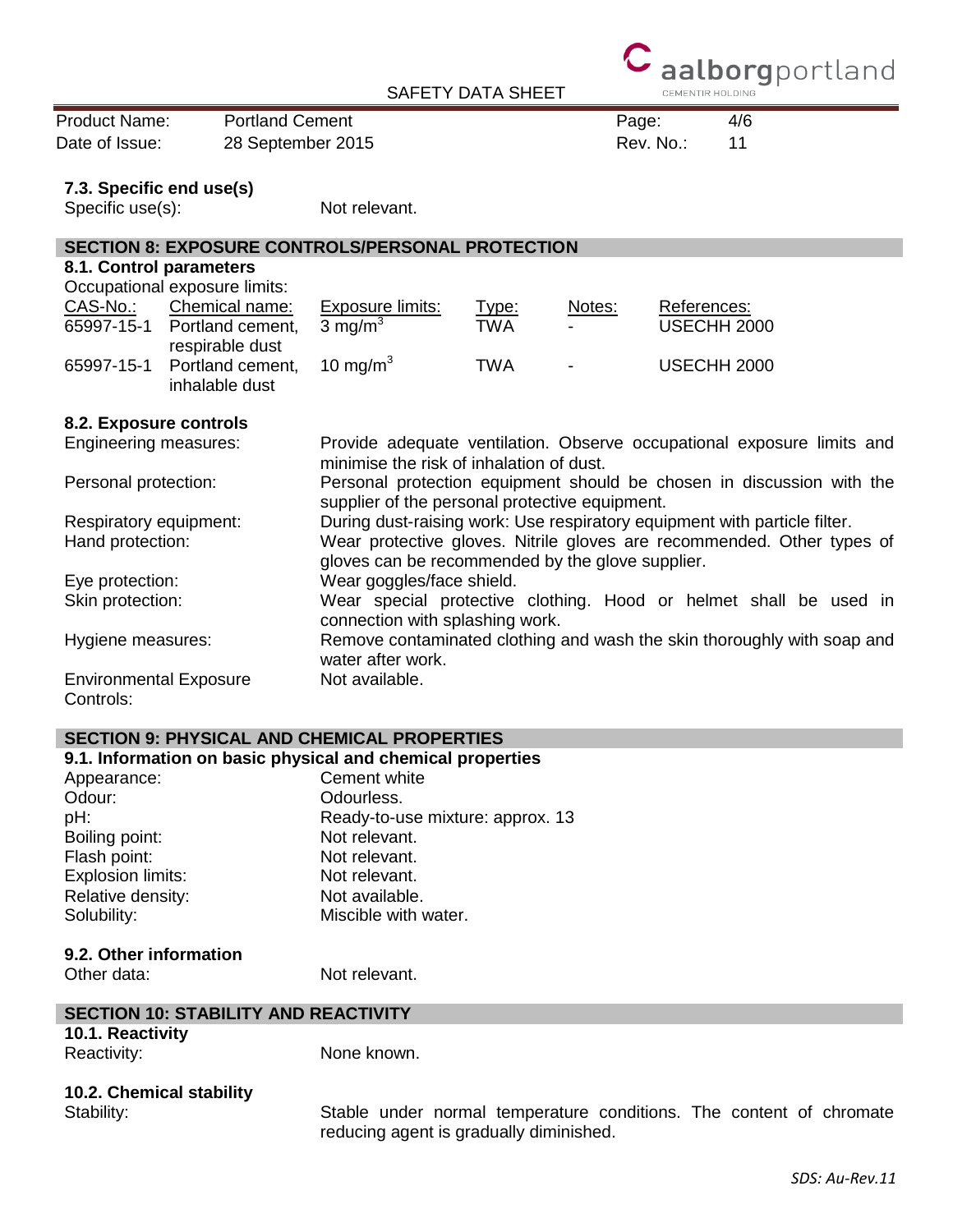

Product Name: Portland Cement Product Name: 5/6 Date of Issue: 28 September 2015 **Rev. No.:** 11

#### **10.3. Possibility of hazardous reactions**

Hazardous Reactions: None known.

#### **10.4. Conditions to avoid**

Conditions/materials to avoid: The product will harden into a hard mass in contact with water and moisture.

#### **10.5. Incompatible materials**

Incompatible materials: Not known.

#### **10.6. Hazardous decomposition products**

Hazardous decomposition products: None in particular.

# **SECTION 11: TOXICOLOGICAL INFORMATION**

| 11.1. Information on toxicological effects |                                                                                                                                                  |
|--------------------------------------------|--------------------------------------------------------------------------------------------------------------------------------------------------|
| Inhalation:                                | Dust may irritate throat and respiratory system and cause coughing.                                                                              |
| Skin contact:                              | Dust has an irritating effect on moist skin. Repeated or prolonged contact<br>with skin may cause allergic reactions in sensitive individuals.   |
| Eye contact:                               | Dust or splashes from the mixture may cause permanent eye damage.<br>Immediate first aid is necessary.                                           |
| Ingestion:                                 | Not likely, due to the form of the product. Ingestion may cause severe<br>irritation of the mouth, the esophagus and the gastrointestinal tract. |
| Specific effects:                          | Frequent inhalation of dust over a long period of time increases the risk of<br>developing lung diseases.                                        |

#### **SECTION 12: ECOLOGICAL INFORMATION**

| 12.1. Toxicity<br>Ecotoxicity:                        | The product is not expected to be hazardous to the environment.          |
|-------------------------------------------------------|--------------------------------------------------------------------------|
| 12.2. Persistence and degradability<br>Degradability: | The product reacts with water to form a solid insoluble reaction product |
|                                                       | which is non-degradable, according to information available.             |
| 12.3. Bioaccumulative potential                       |                                                                          |
| Bioaccumulative potential:                            | No data available on bioaccumulation.                                    |
| 12.4. Mobility in soil                                |                                                                          |
| Mobility:                                             | No data available.                                                       |
| 12.5. Other adverse effects                           |                                                                          |

# Other adverse effects: None known.

### **SECTION 13: DISPOSAL CONSIDERATIONS**

#### **13.1. Waste treatment methods**

Dispose of waste and residues in accordance with local authority requirements. Waste is classified as hazardous waste. Note that fully cured material is not considered as hazardous waste.

### **SECTION 14: TRANSPORT INFORMATION**

The product is not covered by international regulation on the transport of dangerous goods (IMDG, IATA,